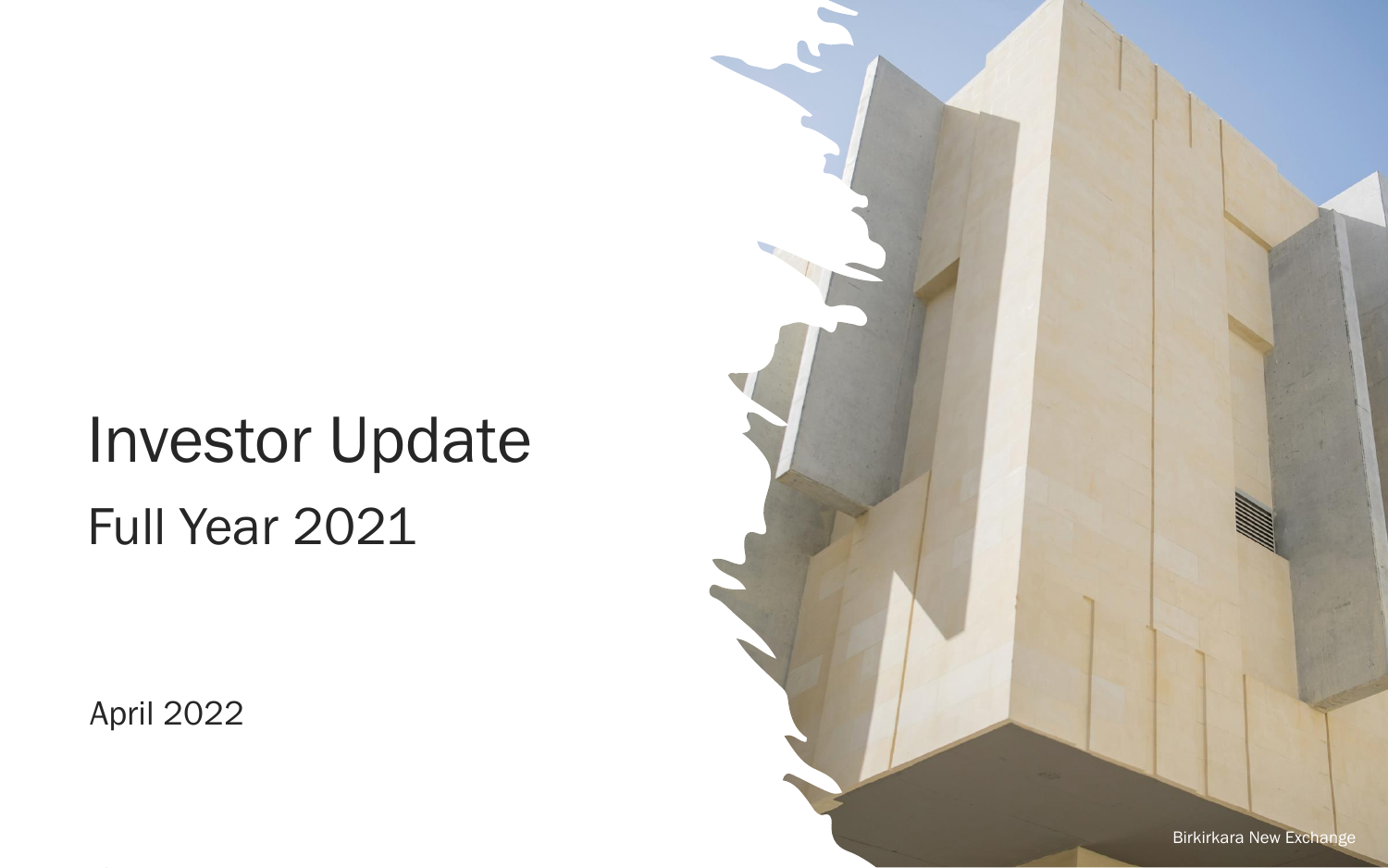### **Overview**



- Revenues increased by 6.0% in 2021 to  $€3.64$ m ( $€3.44$ m in 2020)
	- Led by full year of rent from Swatar property
	- Offsets lost income from Marsa Spencer Hill (which GO plc vacated in Feb 2021)
- EBITDA in line with previous year at  $€2.11m$  ( $€2.15m$  in 2020).
	- **EXECT** Higher revenues offset by increased admin costs, some of which are non-recurring
- NAV per share increased to  $€0.592$  (up from  $€0.566$  at December 2020)<sup>1</sup>
	- **EXEDENSION Increase led by St. George's Exchange, Swatar and Zejtun**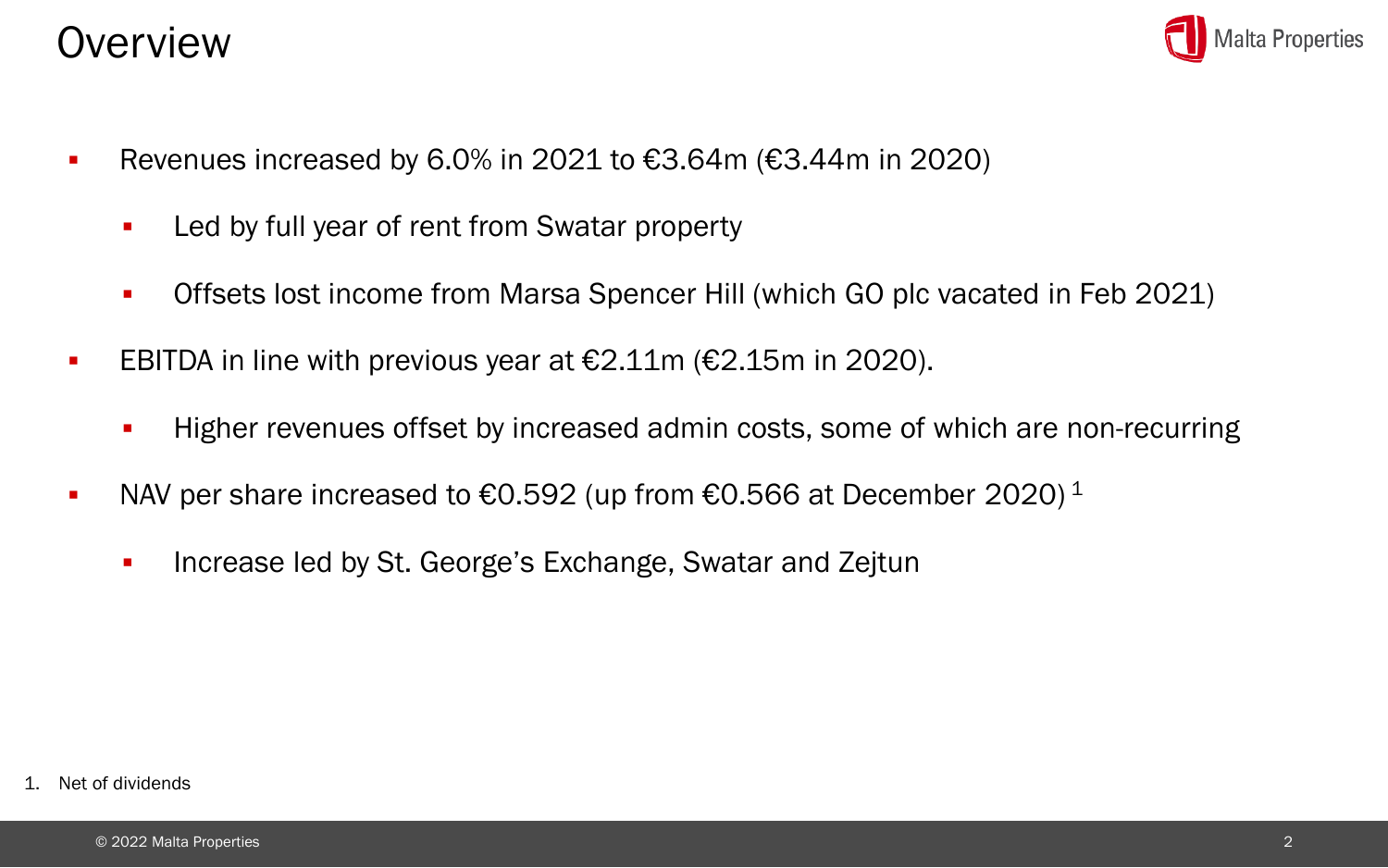



- Portfolio recycling remains an important focus, selling properties that do not fit MPC's portfolio and replacing them with new acquisitions. 2021 progress in this direction includes:
	- Closed sale of St. George's Exchange
	- **Signed POS for sale of Old Birkirkara Exchange**
	- Signed POS for acquisition of MIB Building, Ta'Xbiex. Transaction closed in March 2022
- Proposed dividend payout unchanged from previous year at 1c2, reflecting similar level of operating profits as previous year
- Revenue and operating profits will increase over 2022-23 as a result of MIB Building acquisition, delivery of Zejtun and other projects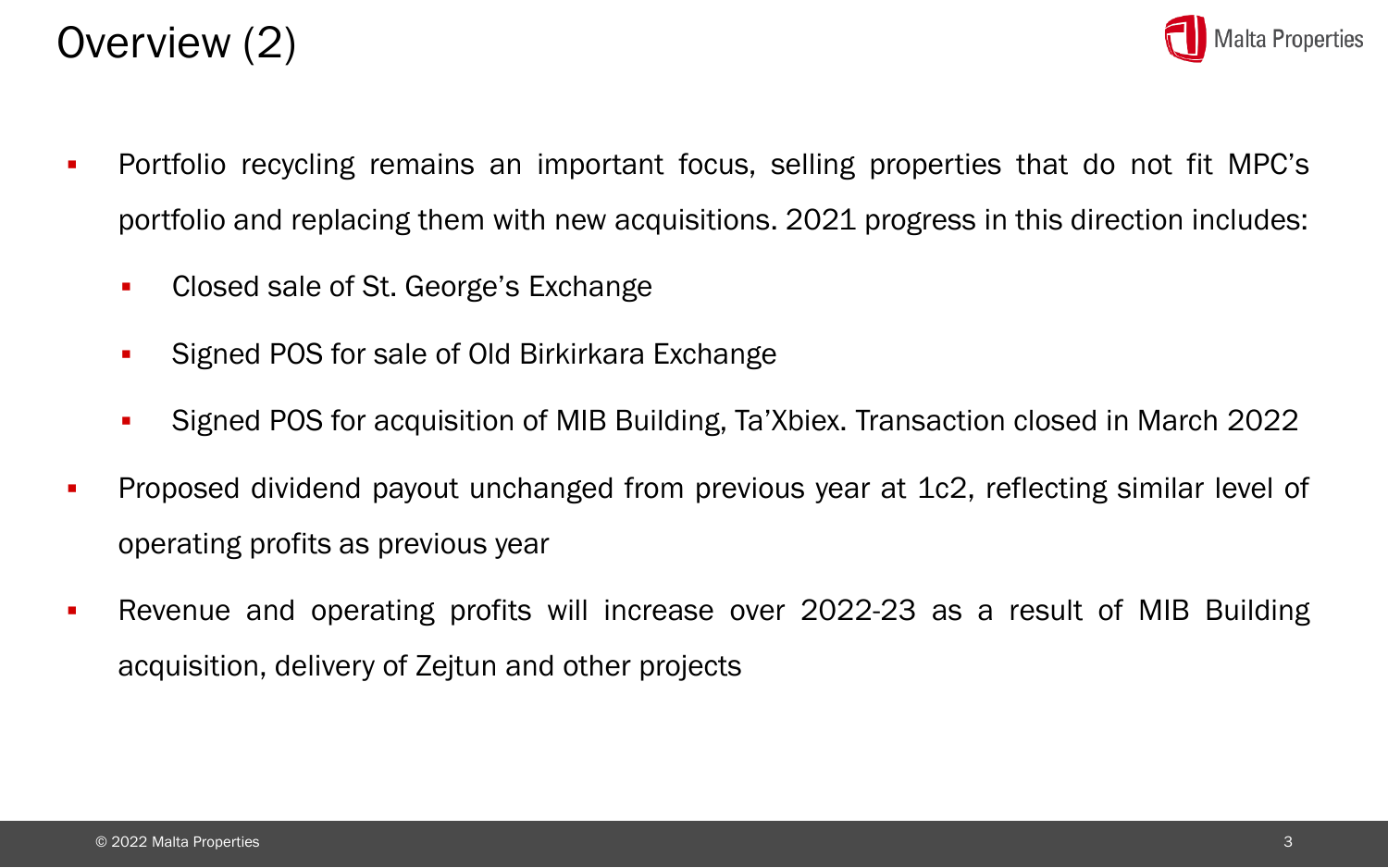



- In terms of funding, we refinanced the €16m loan due in December 2021. New loan has a bullet repayment at the end of 5-years and carries a cost Euribor + 3.0%
- MPC closed 2021 with a strong balance sheet with LTV at 18% (27% at Dec 2020). We are thus well placed to withstand any market turbulence and grow the portfolio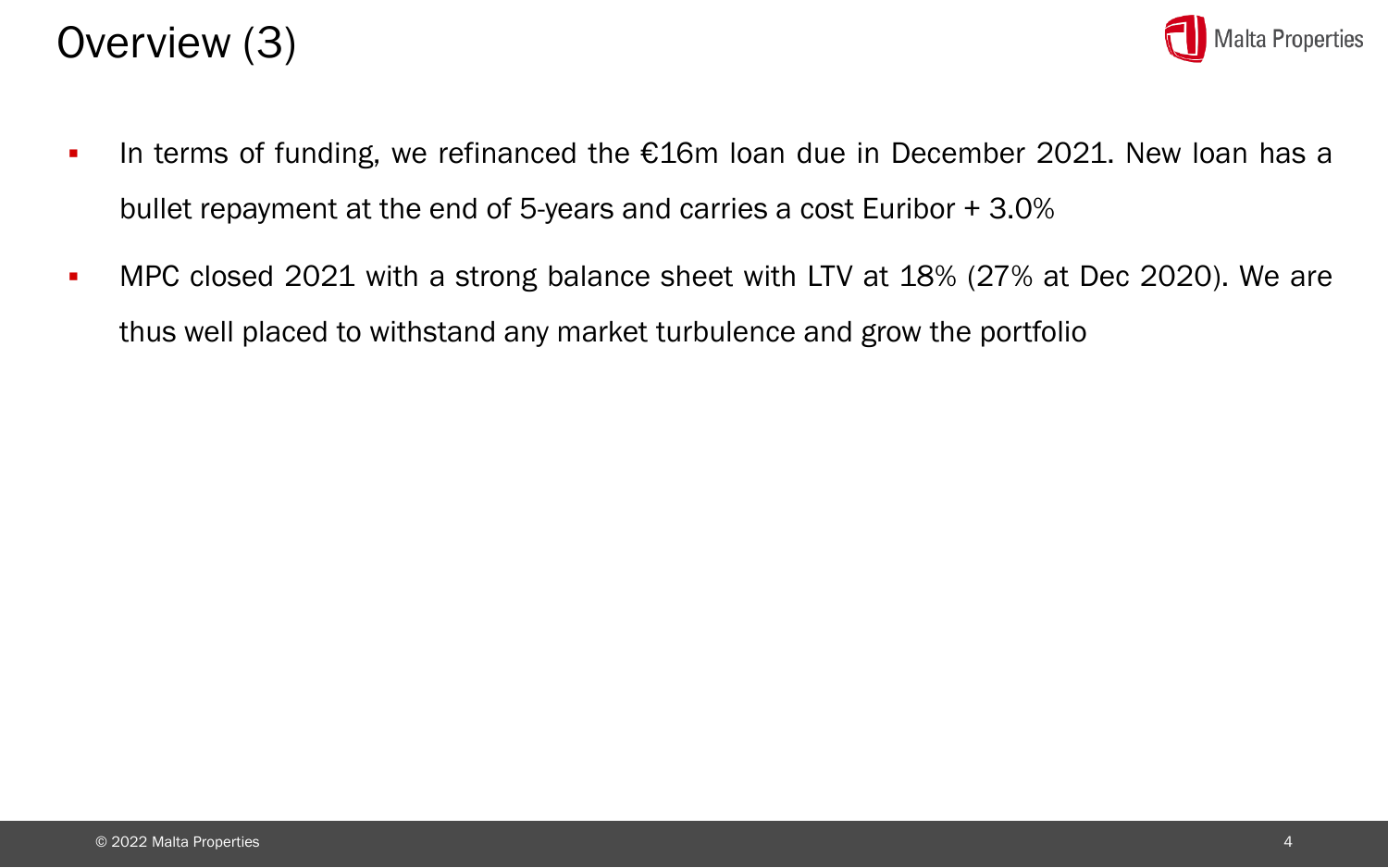# 2021: Key Financial Highlights



### Operating Profit

- •Revenue grew to €3.64M
- •Operating Profit steady at €2.10M

Valuation gains

t.<br>Dividende i <sup>d</sup>ividende i serie e serie dividende a la serie dividende a la serie di serie di serie di serie di •Increase in FV from St. George's Exchange

- $1$ •Increase in FV from Swatar
- •Increase in FV from Zejtun

### Profit for the Year

•Profit after tax stood at €2.65M (€2.98M in 2020)

 $\cdot$  FPS of  $\epsilon$ 0.03 (€0.03 in 2020)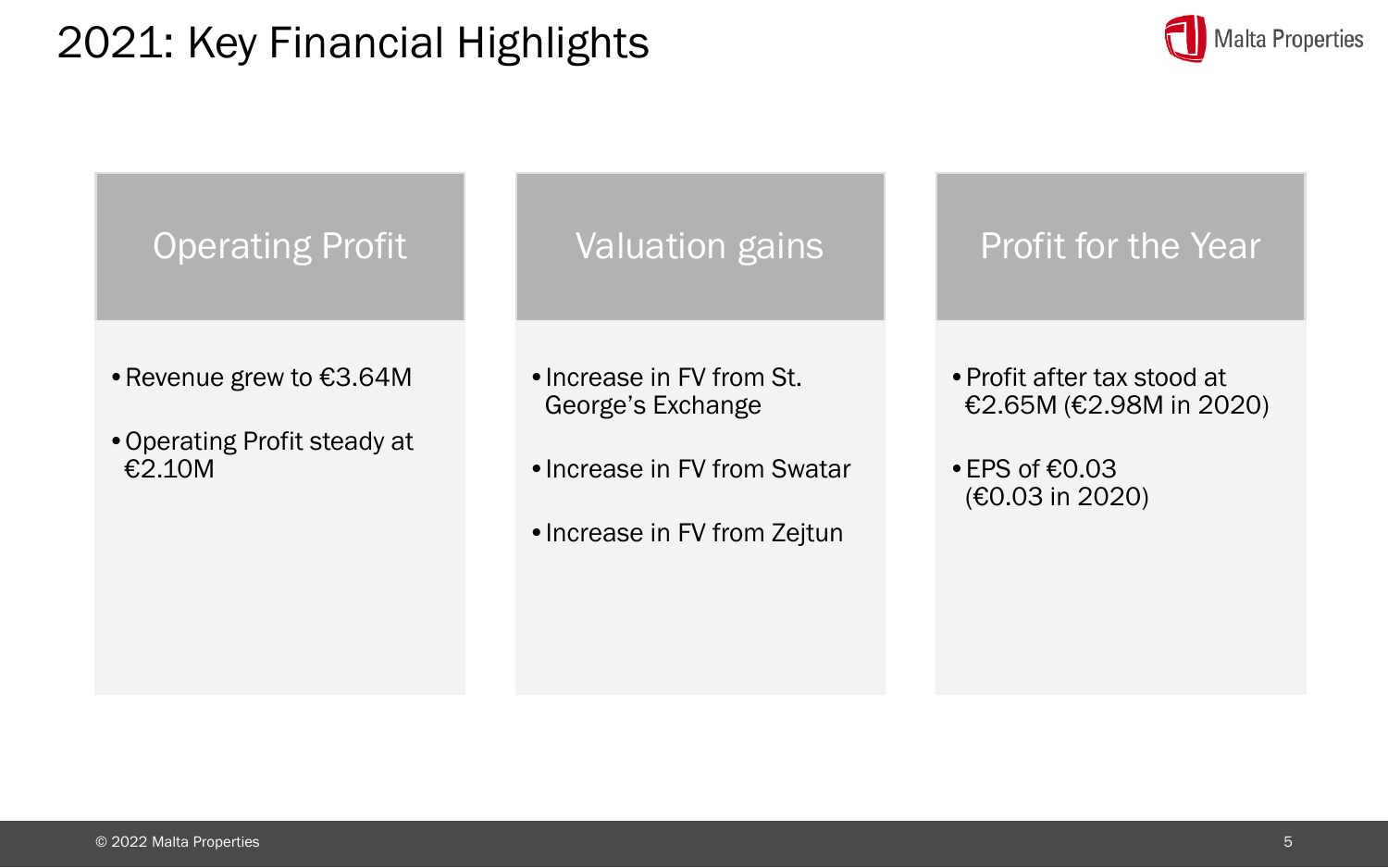## 2021 Profit and Loss Account



| <b>Statement of Comprehensive Income</b>              |                 |                 |                 |  |  |
|-------------------------------------------------------|-----------------|-----------------|-----------------|--|--|
|                                                       | Actual          | <b>Actual</b>   |                 |  |  |
|                                                       | <b>Dec 2021</b> | <b>Dec 2020</b> | <b>Variance</b> |  |  |
|                                                       | €000            | €000            | €000            |  |  |
| Revenue                                               | 3,577           | 3,406           | 171             |  |  |
| Other income                                          | 67              | 33              | 34              |  |  |
| <b>Total income</b>                                   | 3,643           | 3,439           | 205             |  |  |
| Direct expenses                                       | (126)           | (60)            | (66)            |  |  |
| <b>Gross Profit</b>                                   | 3,517           | 3,379           | 139             |  |  |
| Net impairment losses on financial assets             | (19)            |                 | (19)            |  |  |
| Administrative expenses                               | (1, 407)        | (1,233)         | (174)           |  |  |
| <b>EBITDA</b>                                         | 2,091           | 2,146           | (55)            |  |  |
| Depreciation                                          | (12)            | (9)             | (2)             |  |  |
| <b>EBIT</b>                                           | 2,079           | 2,137           | (57)            |  |  |
| Finance cost                                          | (686)           | (550)           | (136)           |  |  |
| Adjustment arising on fair valuation of property      | 2,219           | 2,744           | (524)           |  |  |
| Profit before income tax                              | 3,613           | 4,330           | (718)           |  |  |
| Income tax expenses                                   | (967)           | (1,350)         | 384             |  |  |
| Profit for the period - total comprehensive<br>income | 2,646           | 2,980           | (334)           |  |  |

**Earnings per share (in euro)** 0.03 0.03 0.03

- Additional rent from Swatar
- Decrease in MSH Old Exchange rent
- **•** Increase in rents linked to inflation

The increase in Other income led by maintenance income on Swatar (offset by higher repairs & maintenance costs in **Direct** expenses).

#### **·** Increased **admin expenses** led by:

- Large increase in D&O insurance
- **·** Increased professional fee, linked to new Listing Rules requirements and AGM; also, work done on tax restructuring, legal and accounting services
- **·** Increase in wage bill
- **Provision for credit loss on cash balances held** with banks (IFRS requirement)
- **Einance costs** higher due to full year of interest on Swatar loan and renewal fees on HSBC loan

<sup>■</sup> Increase in rental income (vs. 2020) led by :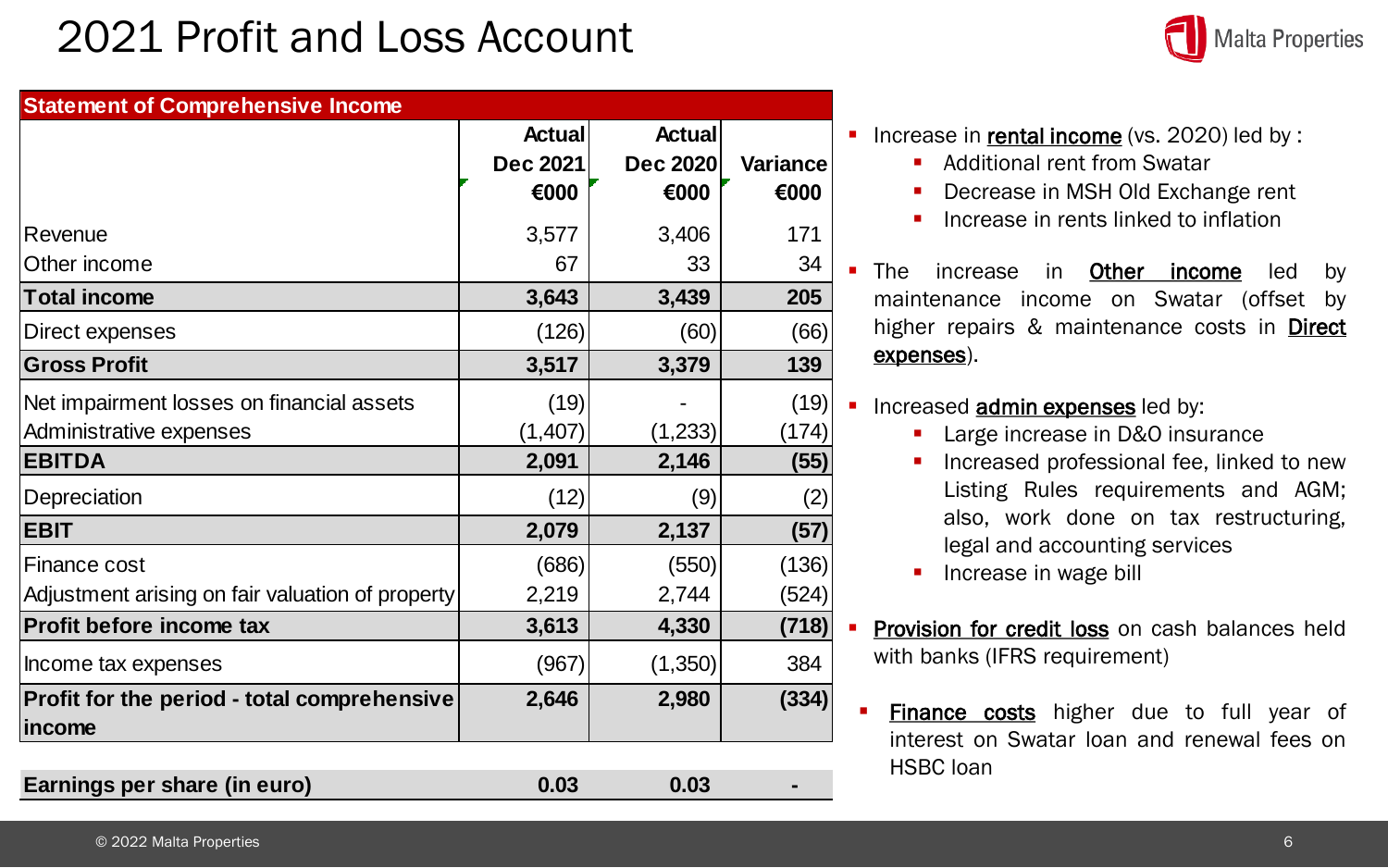### Key Balance Sheet metrics



| <b>Company Performance</b>                |                 |                 |          |
|-------------------------------------------|-----------------|-----------------|----------|
|                                           | <b>Actual</b>   | <b>Actual</b>   |          |
|                                           | <b>Dec 2021</b> | <b>Dec 2020</b> | Variance |
|                                           | €000            | €000            | €000     |
| <b>Total assets</b>                       | 92,812          | 94,099          | (1, 287) |
| <b>Total liabilities</b>                  | 36,095          | 38,812          | (2,717)  |
| NAV at end of year                        | 56,717          | 55,287          | 1,430    |
|                                           |                 |                 |          |
| <b>NAV per share</b>                      | 0.560           | 0.546           | 0.01     |
|                                           |                 |                 |          |
| NAV per share (excluding dividend)        | 0.592           | 0.566           | 0.03     |
|                                           |                 |                 |          |
| Property value (including PPE, incl PHFS) | 79,119          | 88,946          | (9,828)  |
| Net borrowings                            | 14,607          | 23,118          | (8, 511) |
| <b>Loan-To-Value</b>                      | 18%             | 26%             | $-8%$    |
|                                           |                 |                 |          |
| Equity                                    | 56,717          | 55,287          | 1,430    |
| Net borrowings                            | 14,607          | 23,118          | (8, 511) |
| <b>Gearing Ratio</b>                      | 26%             | 42%             | $-16%$   |

#### ▪ NAV movement :

- Increase due to Dec 2021 profit of €2.646m
- Less dividends of €1.216m.

#### **• Property value :**

- Decrease due to St. George's sale of €14.0m
- Capex on Zejtun of €1.8m; €0.1m on others
- Increase in FV of €0.8m (FV gain from St. George's of €1.4 in 2021 included in the €14m above)

#### ▪ Net Borrowings :

- **Decrease in net borrowings as a result of** cash received on the St. George's sale of €11.6m
- **Deposit/stamp duty paid on acquisition** €1m
- Repayments of loans  $E1.6m$
- Other movements relate to additions to IP and dividends paid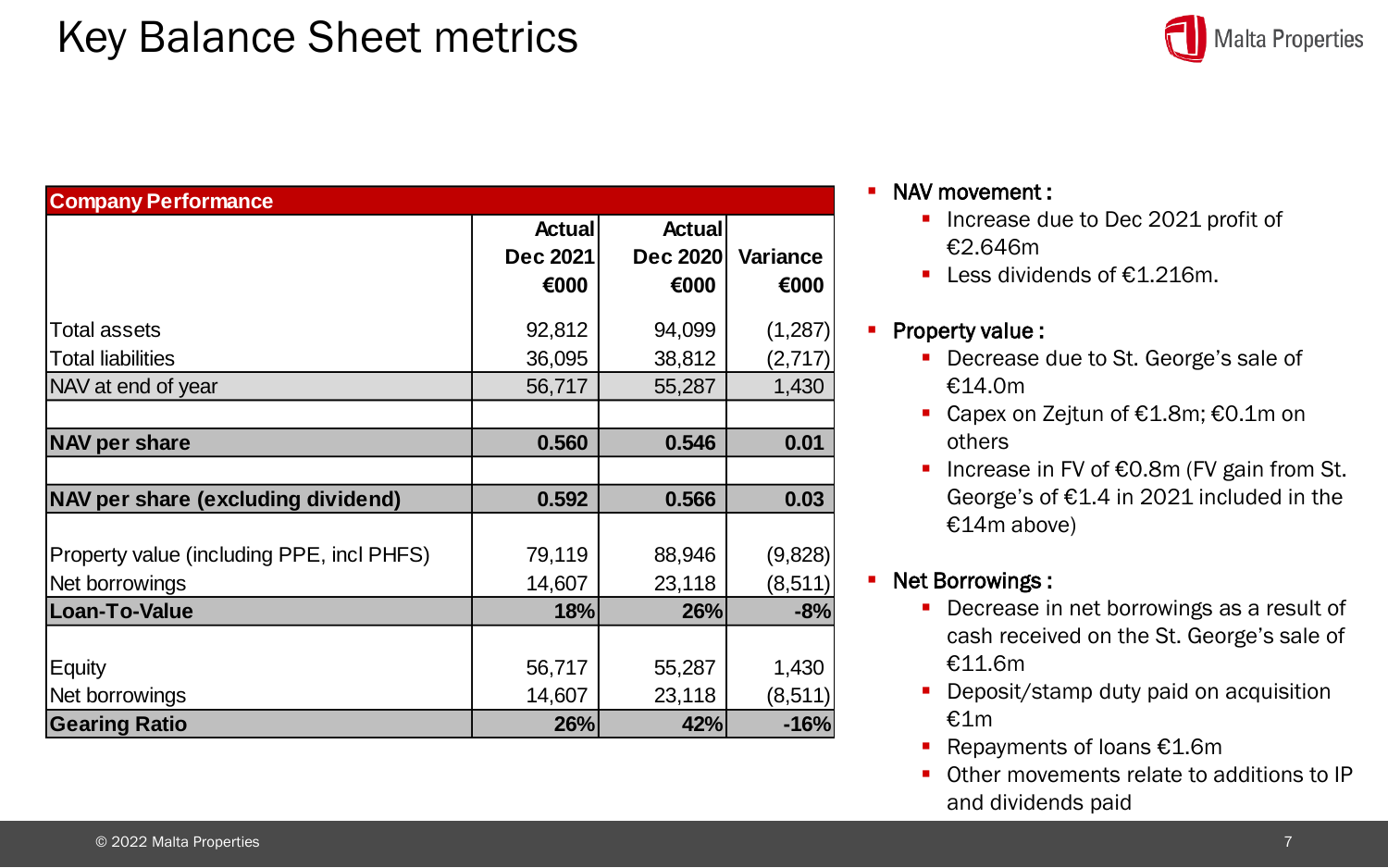### Capital Structure & Debt Overview



Financing Metrics



Debt Maturity & Interest Rate



1. LTV calculation includes cash

**Malta Properties**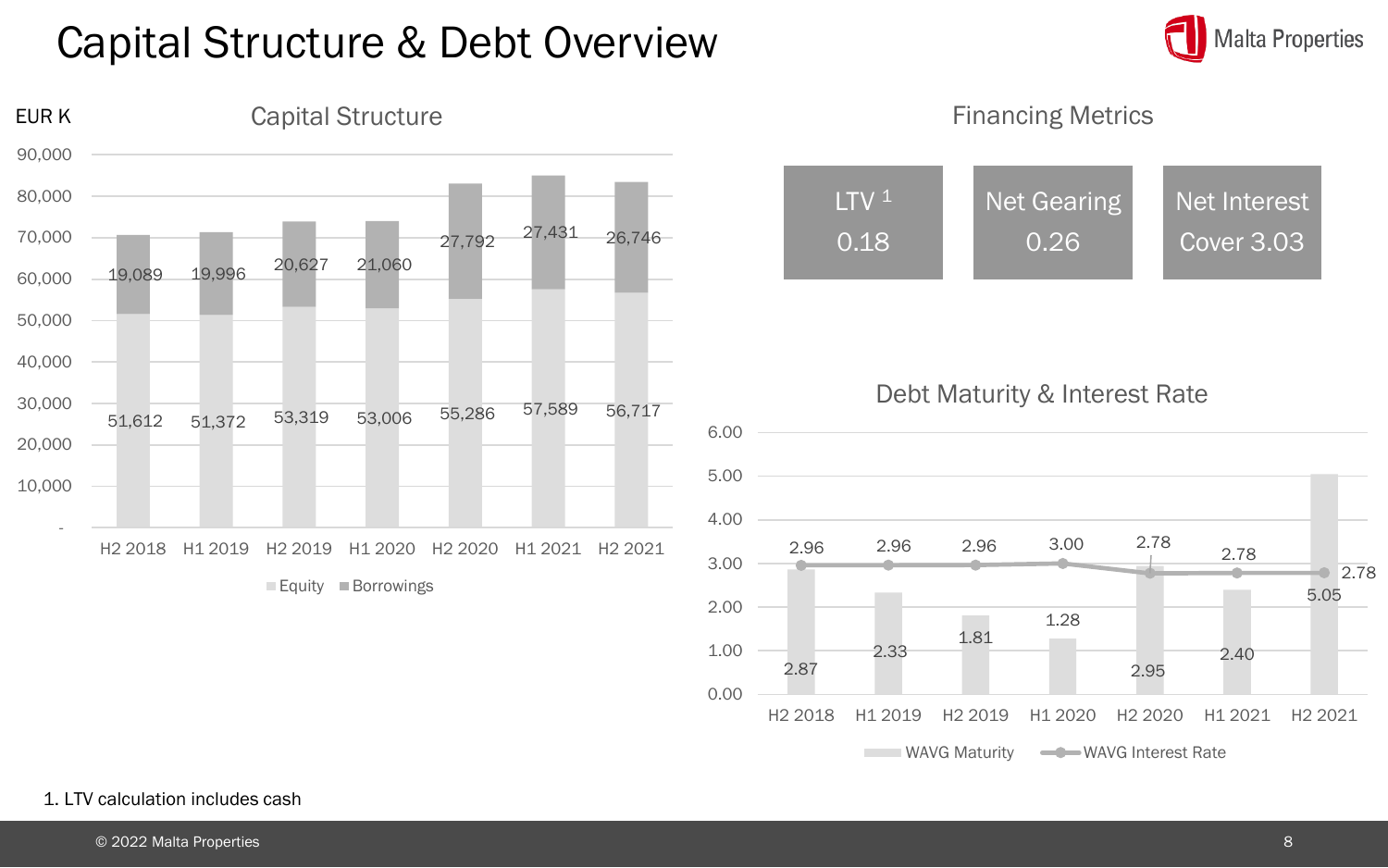## Acquisition of MIB Building





- Deed signed on 21<sup>st</sup> March 2022
- Acquisition price was revised to  $\epsilon$ 8,575,000 (from €8,750,000 in POS), reflecting due diligence findings
- Acquisition funded by bank loan of  $€6.5m$ . Loan has a tenure of 15 years and carries an interest rate of Euribor + 225bps
- Fully tenanted, annualized rent of €677 $k$  (gross)
- Upgrade to common areas and façade planned for 2022-24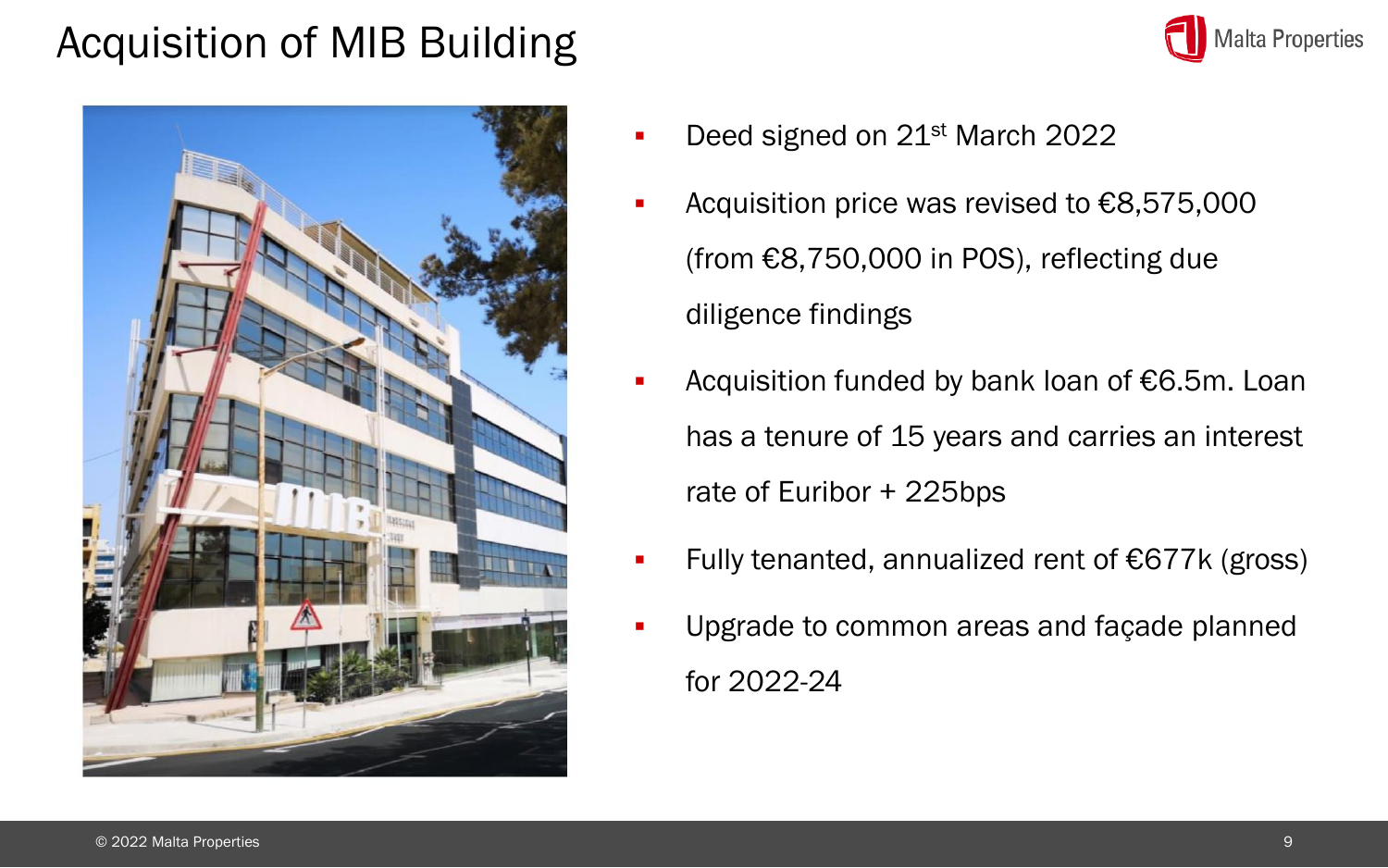### Zejtun development



**•** Work on Zejtun project in the final phase





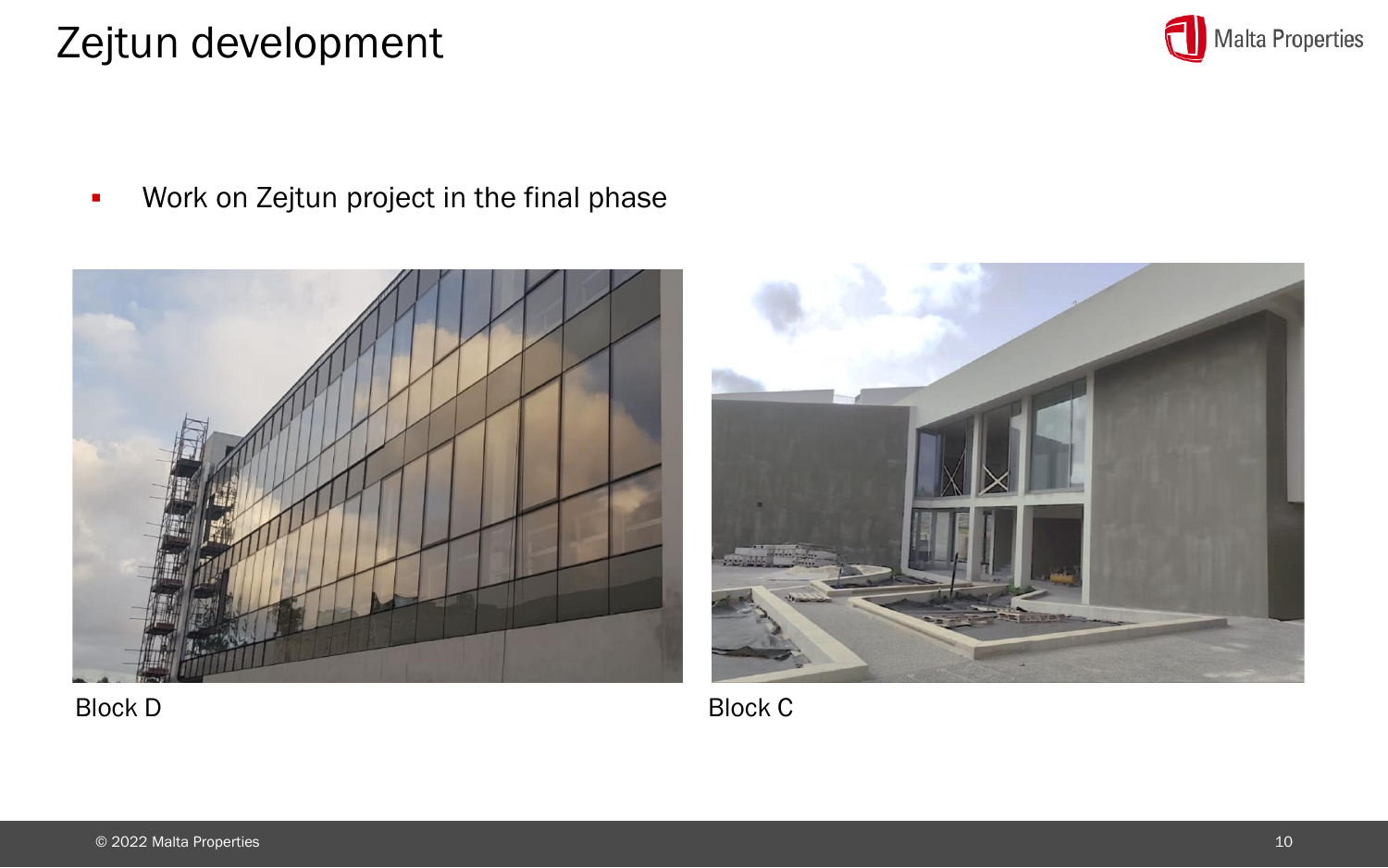## Marsa Spencer Hill

- Planning Application is ongoing awaiting decision
- Planning Permit will provide optionality for development in the future
- However, we intent to renovate and lease out property. Work has commenced on a full renovation
- Expected to complete by year end



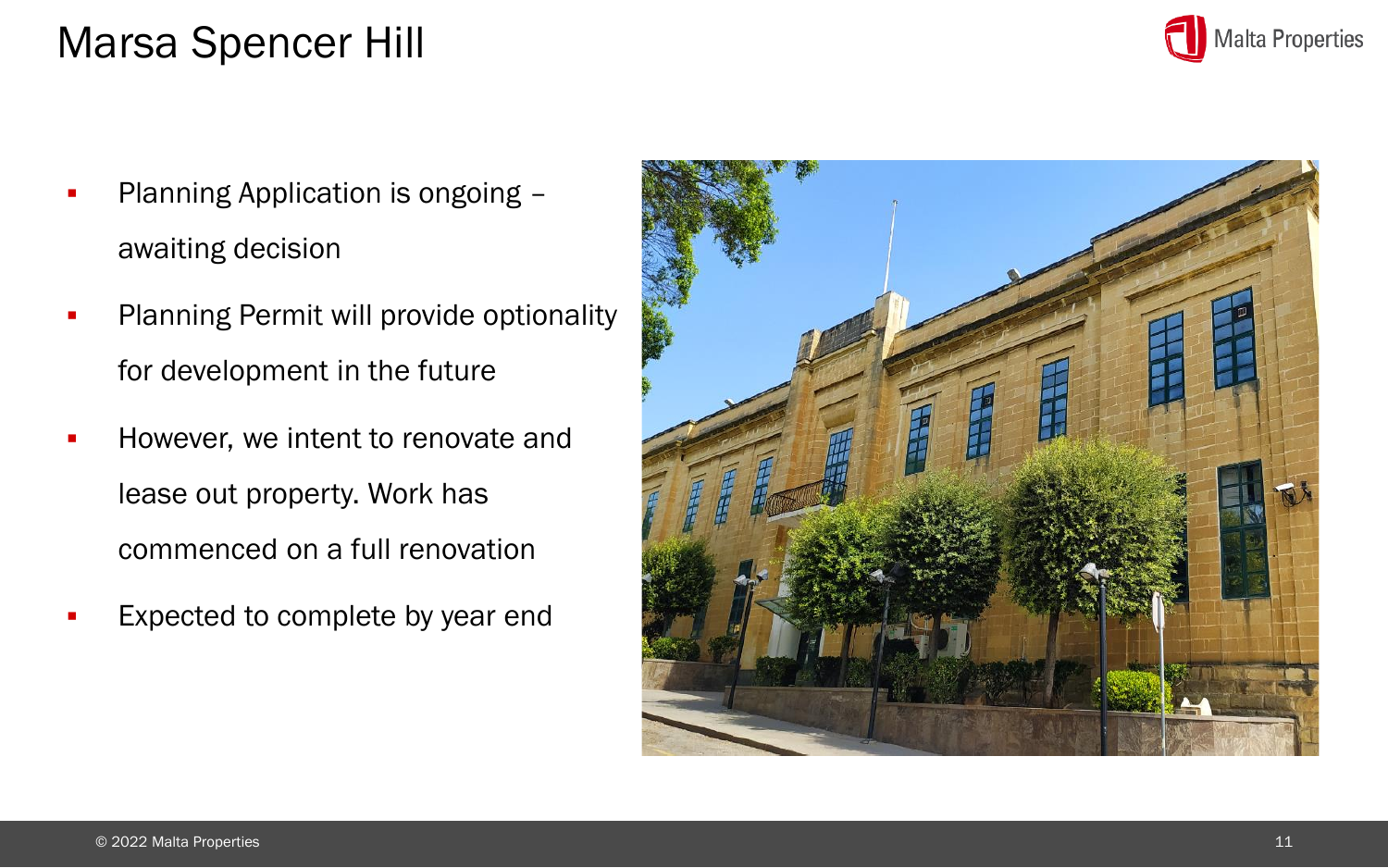### Outlook



- **EXECT** Revenue and operating profits will increase in 2022-23 as we fully handover Zejtun, earn income from MIB Building and find a tenant for Marsa Spencer Hill
- We also continue to actively look for inorganic growth opportunities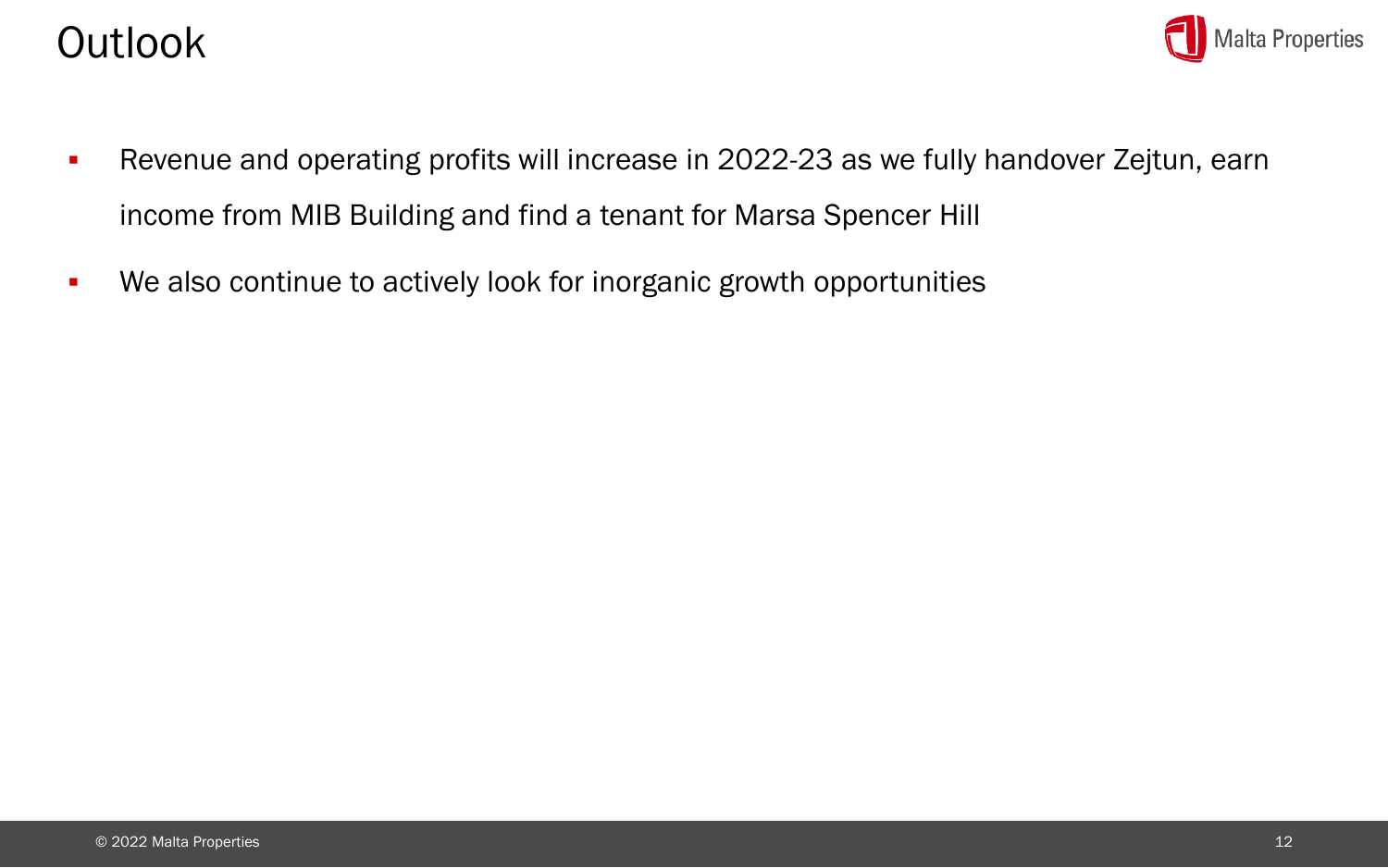### Portfolio Overview

|  |  | Malta Properties |
|--|--|------------------|
|--|--|------------------|

| Property                     | <b>Tenant</b>                    | Lease outstanding | <b>NIA</b> |
|------------------------------|----------------------------------|-------------------|------------|
| <b>Industrial Properties</b> |                                  | (in years)        | (sqm)      |
| <b>B'Kara New Exchange</b>   | GO p.l.c.                        | 6.8               | 860        |
| B'Kara epic                  | epic                             | 7.7               | 994        |
| Rabat Exchange               | GO p.l.c.                        | 2.7               | 709        |
| Marsa New Exchange           | GO p.l.c.                        | 5.7               | 340        |
| St. Paul's Bay Exchange      | GO p.l.c.                        | 4.3               | 746        |
| Sliema Exchange              | GO p.l.c.                        | 2.7               | 560        |
| Mosta Exchange               | GO p.l.c.                        | 2.8               | 1,678      |
| Zejtun Data Centre           | GO p.l.c.                        | 10.1              | 10,040     |
| Radio Link, Naxxar           | GO p.l.c.                        | 2.8               | 488        |
|                              |                                  |                   | 16,415     |
| <b>Offices</b>               |                                  |                   |            |
| GO Head Office, Marsa        | GO p.l.c.                        | 2.8               | 9,130      |
| Victoria, Gozo               | GO p.l.c.                        | 2.8               | 291        |
| The Bastions, Floriana       | Finco, Planning Authority        | 0.5               | 1,431      |
| Spencer Hill, Marsa          | Vacant                           |                   | 3,960      |
| <b>Swatar Call Centre</b>    | <b>HSBC Global Services (UK)</b> | 2.1               | 6,555      |
| MIB, Ta' Xbiex               | Genesis, MIB, etc.               | 2.7               | 2,175      |
|                              |                                  |                   | 23,542     |
| <b>Other</b>                 |                                  |                   |            |
| B'Kara Old Exchange          | GO p.l.c.                        | 0.3               | 2,800      |
|                              |                                  |                   |            |
| Overall portfolio            |                                  | 4.4               | 42,757     |